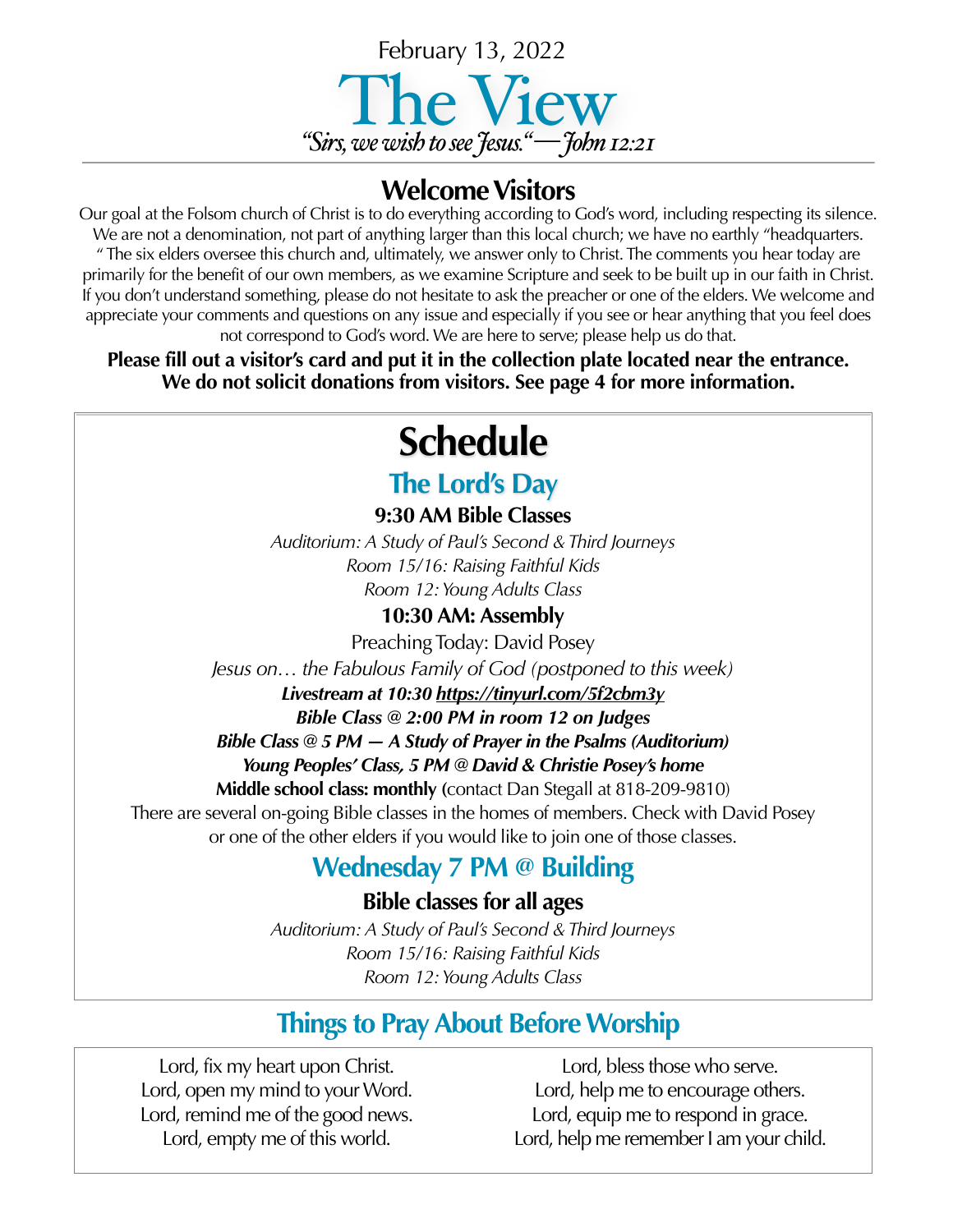# Imagine… a World Without Jesus

#### By David Posey

In 1965, I attended a Mamas & Papas concert at<br>Melodyland Theater in Anaheim. The opening act was<br>a new singing duo, Simon & Garfunkel. Paul Simon<br>and Artie Garfunkel had started their two-man band years n 1965, I attended a Mamas & Papas concert at Melodyland Theater in Anaheim. The opening act was a new singing duo, Simon & Garfunkel. Paul Simon earlier under the name "Tom & Jerry" but the cartoon by that name got a lot more attention than they did. But they changed their name and, once they were discovered, everyone who listened to the radio knew who Simon and Garfunkel were. They were more popular than the cartoon and, eventually, were much more popular than the Mamas and the Papas.

I loved their music. Simon's ability to write lyrics was genius. I rushed out to buy every album as soon as it hit the Tower Records album bins. I was happy that they were discovered. But what real difference has their discovery and their music made in my life? Am I a different person because of Simon and Garfunkel? I can't say it changed me one bit.

In other words, if S&G had never been discovered, nothing in my life would have been different. But what about Jesus? Have you ever wondered what difference it would make if Jesus never came to earth, never died on the cross, never been resurrected? Can we even imagine a world without Jesus? Let's see.

To prove the resurrection, Paul entertains the idea of a world without a resurrected Jesus.

Now if Christ is proclaimed as raised from the dead, how can some of you say that there is no resurrection of the dead? But if there is no resurrection of the dead, then not even Christ has<br>been raised. And if Christ has not been raised, then our preaching is in vain and your faith is in vain. We are even found to be misrepresenting God, because we testified about God that he raised Christ, whom he did not raise if it is true that the dead are not raised. For if the dead are not raised, not even Christ has been raised. And if Christ has not been raised, your faith is futile and you are still in your sins. Then those also who have fallen asleep in Christ have perished. If in Christ we have hope in this life only, we are of all people most to be pitied.

#### *I Corinthians 15:12-19*

Look at the text: no Jesus? We are still in our sins. No Jesus? Those who have died are dead and gone. No Jesus? Then people would be right to mock us; we should —*of all people* — be the most pitied! (V. 19).

If there is no Jesus what would we do? In one of Paul Simon's songs there is a line, *"Where have you gone, Joe DiMaggio? A nation turns its lonely eyes to you…" \** With no Jesus, the only heroes we would have would be the Joltin' Joe's of our time.

Without Jesus, there would be no salt of the earth, no light of the world, no golden rule, no love your enemies, no extra mile, no build your house on the rock, no turn the other cheek. Thousands of people have devoted themselves to putting these words of Jesus into practice — and the world is a better place because of it.

Without Jesus, the world would be a rat race and the rats would win; it would be an even worse dog-eat-dog world — people trying to get an edge over others, demanding their rights, and doing whatever it takes to get

what they feel is coming to them. Many people are doing that anyway but the presence of Jesus lived through his disciples has kept our world from becoming the dystopian nightmare we see in some "God-forsaken" places (God has not actually forsaken these lands; they have forsaken God). Jesus' influence is a leavening agent in society.

But imagine *no* Jesus. Strip every trace of Jesus out of our lives. What kind of world would this be? Just look at some of the godless nations and the power mongers who run them for a clue.

Without Jesus, there would be no real love.The greatest testimony we can offer about God is that He is love and that love is proved by the gift of Jesus. John 3:16 is famous for a reason:

For God so loved the world that he gave his only begotten son that everyone who believes in him should not perish but have eternal life.

And then there is this:

Greater love has no one than this, that someone lay down his life for his friends. *John 15:13*

We sing, with enthusiasm, *"What a friend we have in Jesus, all our sins and griefs to bear"* but if there is no Jesus, it's all a lie — our preaching is vain, our teaching is false, our hope is nil. In a world without Jesus, loneliness rules. You're like a rock sitting alone on the sand — no one cares for you (cf. Psalm  $142:4$ ).

A world without Jesus is a world without forgiveness: "you are still in your sins" (I Corinthians 15:17). John 1:14-16 tells us that Jesus came to earth "full of grace and truth." If there is no Jesus then there is no sacrifice for sins. Abraham, Moses, David – all are dead in their sins!

If there is no Jesus, there is no salve for your guilty conscience, no relief from blame, no balm for the weary, no grace, no acquittal. All of your sins stick to you like tar on blacktop. With no Jesus, there is no answer to the question "what shall we do?" Without Jesus, the operative text in scripture is Romans 3:23, *"for all have sinned and fall short of the glory of God,"* with no solution. Without Jesus, we are stuck in Ephesians 2:1-3:

And you were dead in the trespasses and sins in which you once walked, following the course of this world, following the prince of the power of the air, the spirit that is now at work in the sons of disobedience— among whom we all once lived in the passions of our flesh, carrying out the desires of the body and the mind, and were by nature children of wrath, like the rest of mankind.

…with no verse 4, *("But God, being rich in mercy…")*. Just the "before" no "after." *With* Jesus there's a comma, but without Him, just a terrifying **period**. With Jesus, there is always a spring after winter, but without him just a *hazy shade of winter* all the time — darkness, gloominess, fog. But it gets worse…

*Continued on page 3*

[\*If you are a Paul Simon fan, you will notice that some of the comments in the article come from his lyrics